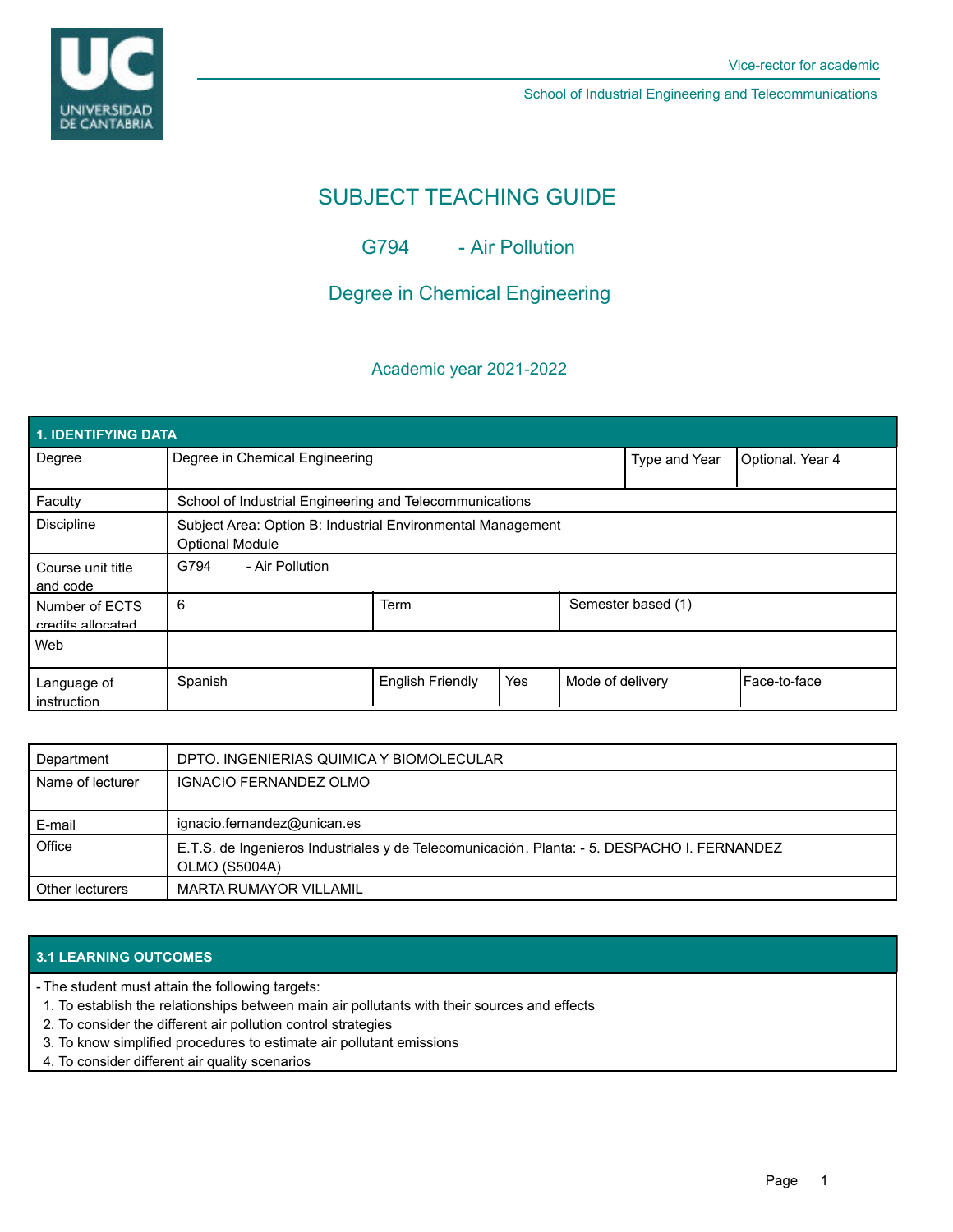

School of Industrial Engineering and Telecommunications

#### **4. OBJECTIVES**

To reach a knowledge about:

1. Characterization, effects and sources of air pollutants

2. Strategies and diagnosis tools, air quality management and control

#### **6. COURSE ORGANIZATION**

**CONTENTS** 

|   | Topic 1: Air pollution fundamentals:<br>1.1. Introduction and objectives<br>1.2. Receptor media analysis: the atmosphere<br>1.3. Air pollutants: classification, characteristics, sources and effects                                                                                                                                                               |
|---|---------------------------------------------------------------------------------------------------------------------------------------------------------------------------------------------------------------------------------------------------------------------------------------------------------------------------------------------------------------------|
| 2 | Topic 2: Air pollution from anthropogenic origin: sources and control technologies<br>2.1. Air pollution from industrial activities<br>2.2. Urban air pollution<br>2.3. Air pollutants control technologies                                                                                                                                                         |
| 3 | Topic 3: Air pollution strategies and diagnostic and management tools<br>3.1. Atmospheric environment management strategies<br>3.2. Management tools: air pollution regulation<br>3.3. Diagnostic tools: air pollutants inventories<br>3.4. Air pollutants emission measurements<br>3.5. Dispersion of air pollutants<br>3.6. Air quality diagnostic and management |

| <b>7. ASSESSMENT METHODS AND CRITERIA</b>                                                                                                                                                                                                          |              |             |           |       |  |  |  |  |
|----------------------------------------------------------------------------------------------------------------------------------------------------------------------------------------------------------------------------------------------------|--------------|-------------|-----------|-------|--|--|--|--|
| Description                                                                                                                                                                                                                                        | <b>Type</b>  | Final Eval. | Reassessn | $\%$  |  |  |  |  |
| The contents of topics 1 and 2 will be evaluated at<br>the 8th week. In case of an off-site scenario, the<br>evaluation will be based on short time-limited<br>questionnaires and tasks.<br>The minimum rate must be 4/10.<br>It accounts for 35 % | Written exam | Yes         | Yes       | 35,00 |  |  |  |  |
| The contents of topic 3 will be evaluated at the 15th<br>week. In case of an off-site scenario, the evaluation<br>will be based on short time-limited questionnaires<br>and tasks.<br>The minimum rate must be 4/10.<br>It accounts for 35 %       | Written exam | Yes         | Yes       | 35,00 |  |  |  |  |
| A teamwork will be developed and publicly<br>presented. In case of an off-site scenario, it will be<br>presented by videoconference.<br>It accounts for 30 %                                                                                       | <b>Work</b>  | <b>No</b>   | <b>No</b> | 30,00 |  |  |  |  |
| <b>TOTAL</b>                                                                                                                                                                                                                                       |              |             | 100,00    |       |  |  |  |  |
| <b>Observations</b>                                                                                                                                                                                                                                |              |             |           |       |  |  |  |  |
| Observations for part-time students                                                                                                                                                                                                                |              |             |           |       |  |  |  |  |
| In the overt that there are no elternative entigne that ellow the next time student to nextiginate requierly in face to face to eaching                                                                                                            |              |             |           |       |  |  |  |  |

In the event that there are no alternative options that allow the part-time student to participate regularly in face-to-face teaching activities, the student may be subject to a single assessment process, consisting of taking an exam in the ordinary call.